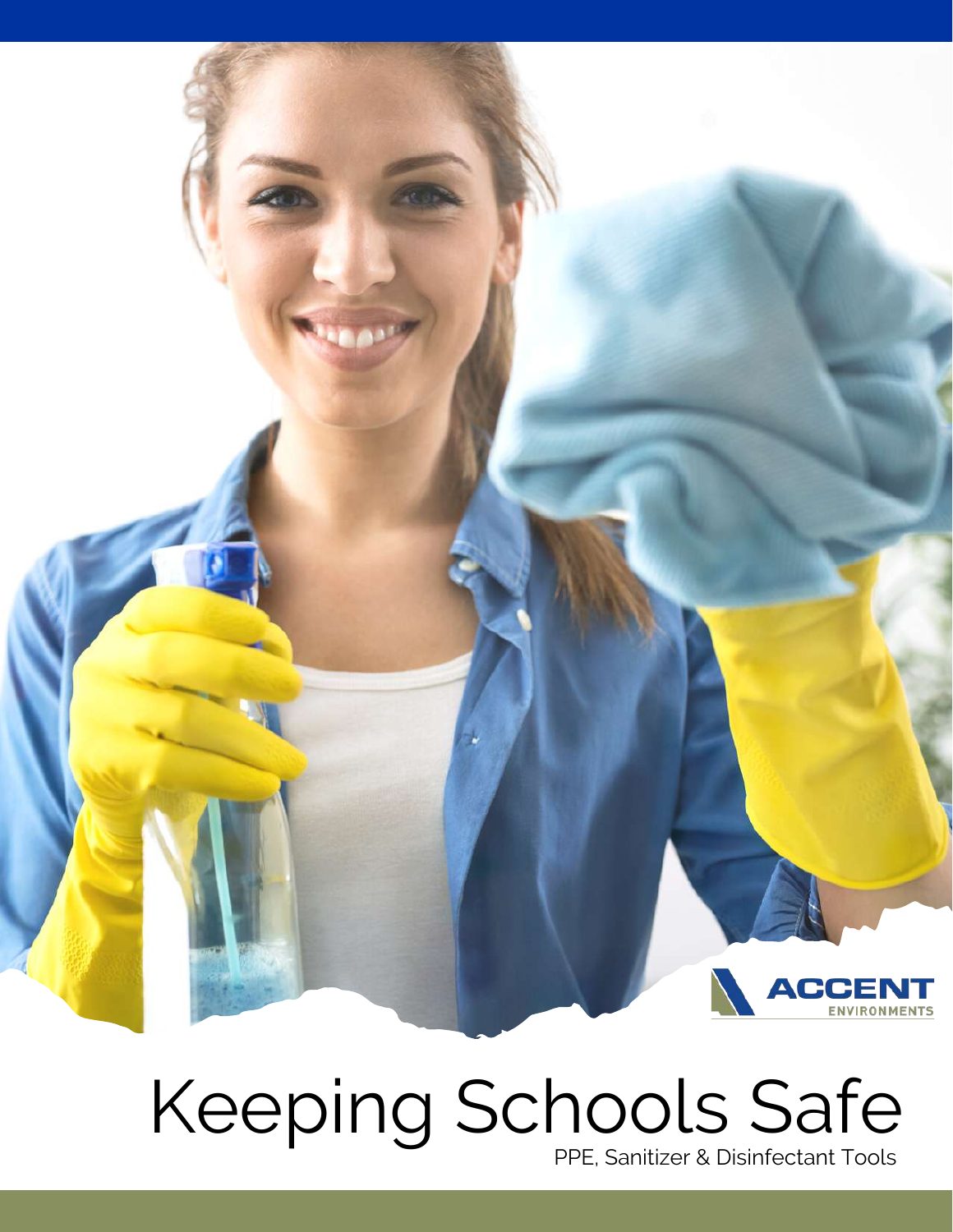

## **Disinfectant Backpack Sprayer**

- Utilizes electrostatic technology to evenly coat surfaces and provide complete disinfection of surfaces
- Covers up to 23, 000 sq.ft on a single tank
- Cordless convenience allows for effortless movement room to room
- Flexible 4-foot hose for easy maneuvering
- Runs for up to 4 hours on a single charge
- 8.5 L tank capacity
- Optimum spray range of 4 6 ft
- Takes only 90 minutes to recharge

### **Disinfectant**



Also available in a handheld model. Ask for more details!



Bionature - 800ml Saniblend RTU



Lemon - 950 ml Health Canada DIN 02344904



Envirosolutions - 4L Health Canada DIN 02375117



Envirosolutions - 950 ml Health Canada DIN 02375117

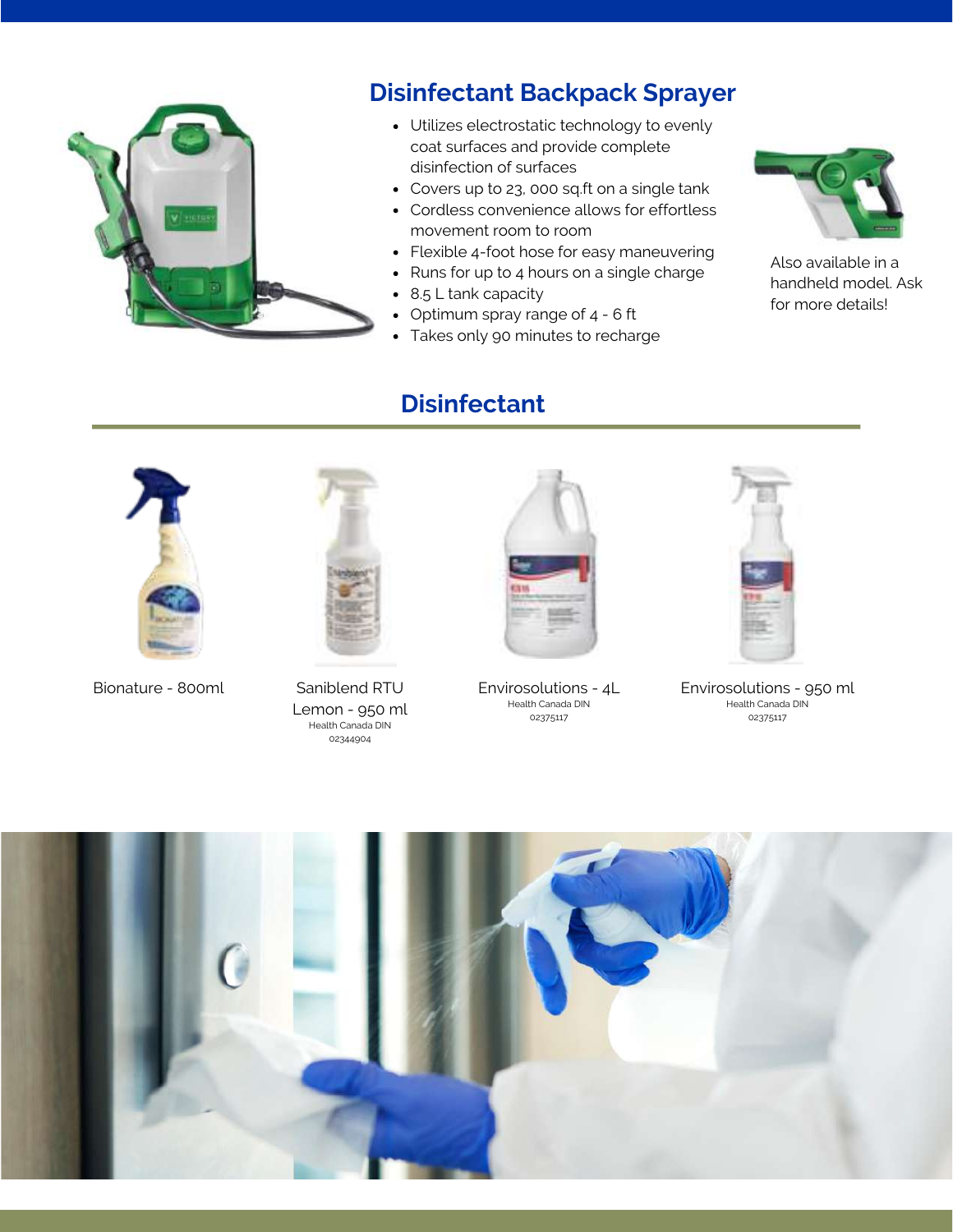

**4 - Ply Disposable Mask** CE Certified



**Reusable Civilian Face Mask** Made from 100% polyester, this mask is comfortable and breathable

**KN95 (Civil Masks)** EN149 Test



**Washable Cotton Face Mask**



**N95 (Medical Masks)** FDA Certified CE Certified



**Face Shields** Foam forehead band, 1/2" wide woven plastic, 250 micron PVC material



**Virta LITE PF Gloves** Small, Medium, Large



**Yellow Double-Dipped PVC Gloves**



**Infared Hand Held Thermometers** FDA Certified CE Certified



Accent can supply a variety of hand sanitizer to suit your needs! Contact us to learn more. **Hand Sanitizer**